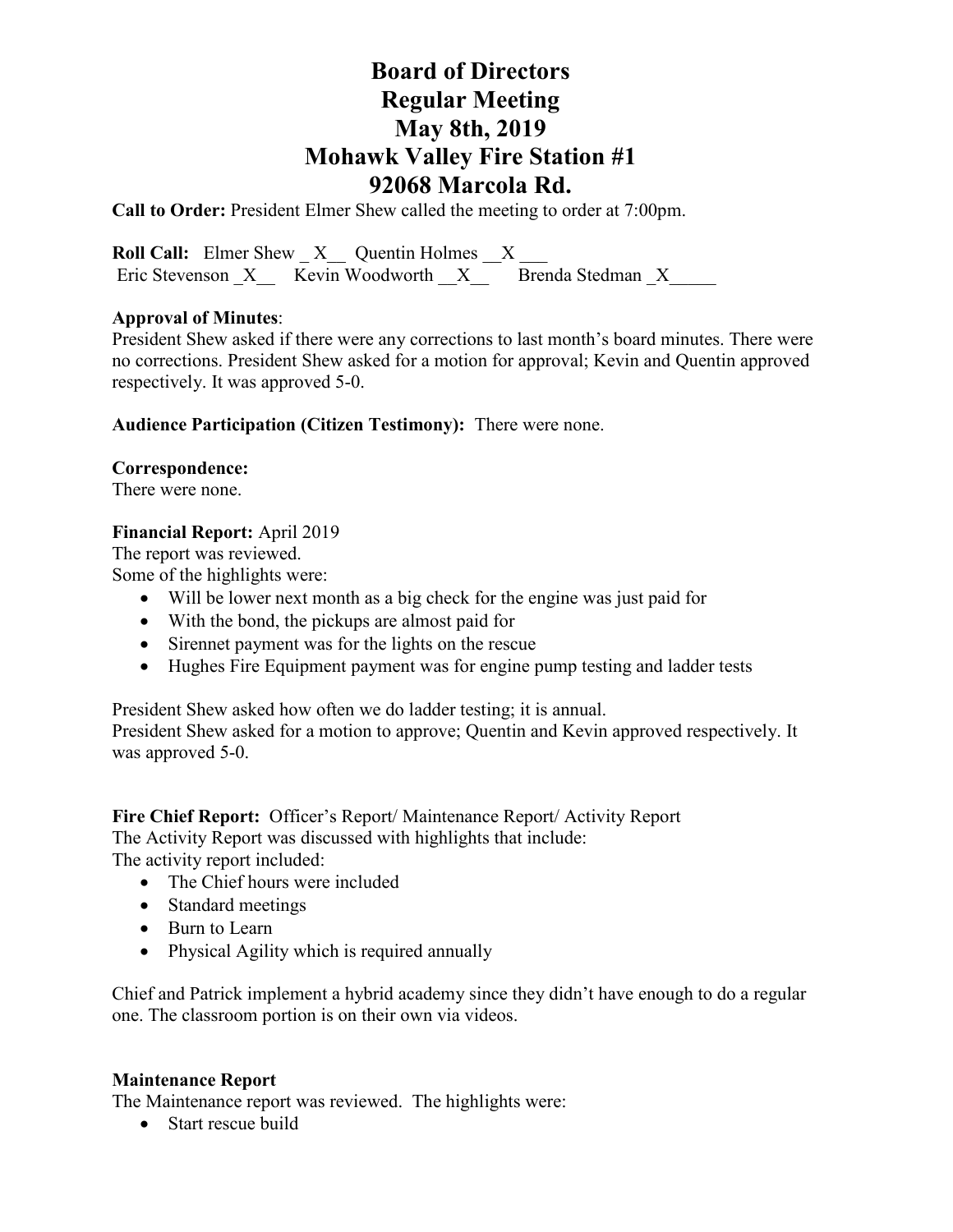# **Board of Directors Regular Meeting May 8th, 2019 Mohawk Valley Fire Station #1 92068 Marcola Rd.**

- Ladder and pump testing
- Everything else was normal monthly maintenance

Quentin asked about the 2 rigs on the bond. Chief stated there are 3. We have 2 rescues and an engine. The rescues are striped and now getting lights. The rescues should be in-service by the end of the month. The chassis for the engine is at the factory. The pump and plumbing are being built. The chassis is built internationally but everything else is custom built. We are under budget, so we were able to do more customization.

### **Old Business**:

1. Station 2

The county was sent the final paperwork and now we are waiting.

2. Project Update

Station 5 has an electrical issue and did have a compression issue. It does have a smart meter. We are getting lock boxes for the thermostat. The roof was replaced. The bond projects were discussed throughout the meeting.

#### 3. Alfalfa Fire District

Alfalfa's board approved the contract. The engine is supposed to be delivered on June  $1<sup>st</sup>$ . Even though we don't have our new engine, our staff was okay not having our reserve engine.

4. Protection Contracts

We have a new contract in place but otherwise no updates.

5. Budget

There is a budget meeting after today's regular board meeting.

#### **New Business:**

1. Mary Cole Days

The board needs to decide on what to do with the beer garden. The district is planning their event and making it more family friendly. President Shew wanted to know if there were any major issues with the beer garden. Before security there was. It is a draw for people but it is a revenue loss and a liability. WE cannot have people bring their own alcohol onto the grounds. Chief doesn't want to close early. It is an all or nothing ordeal. Kevin motioned to approve to get rid of the beer garden. Eric seconded. It was approved 5-0 to get rid of the beer garden for Mary Cole Days.

### **Items Not on Agenda:**